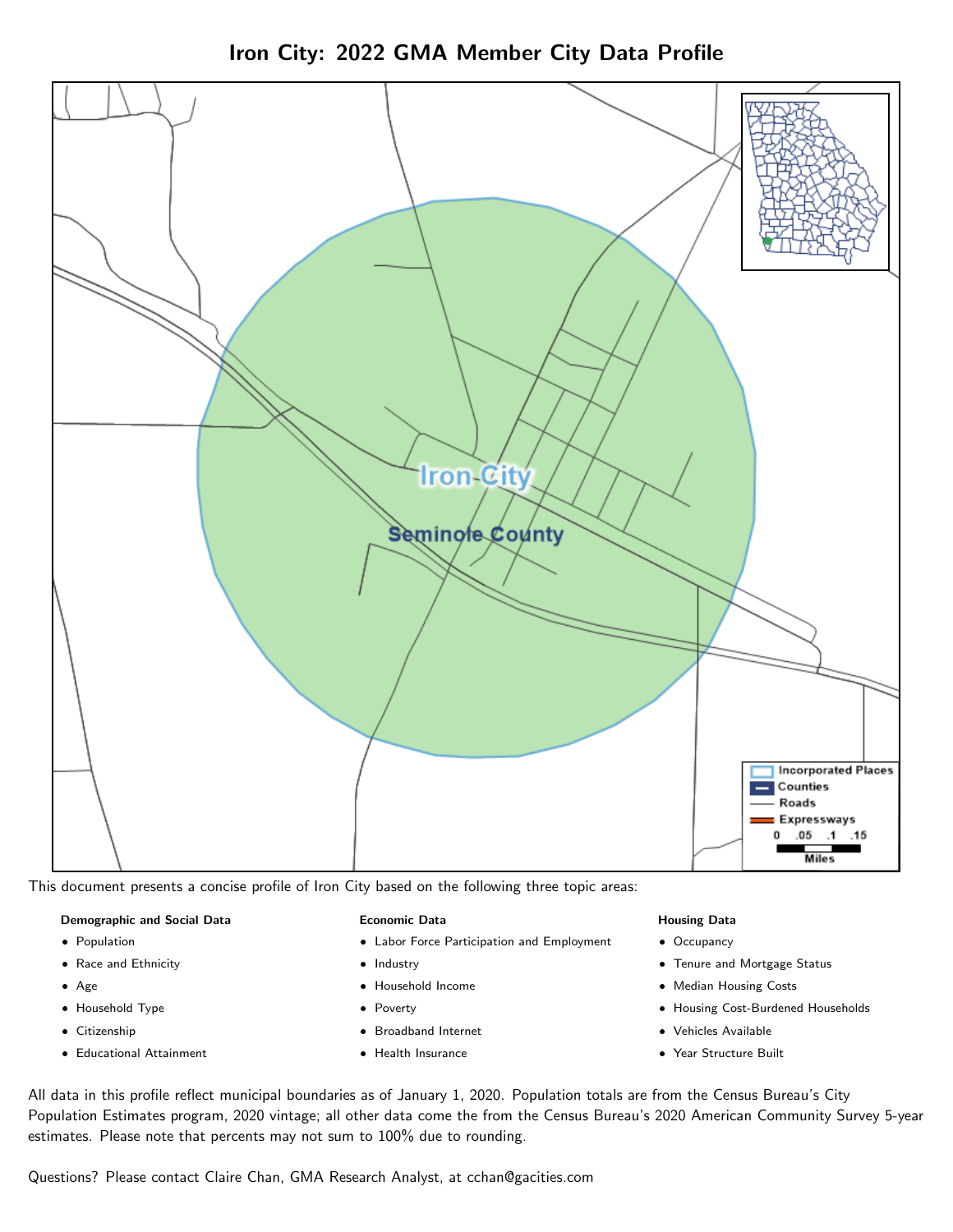# Iron City: Demographic and Social





# **Citizenship**



Source: American Community Survey, 2020 5-year estimates, table B05002 Source: American Community Survey, 2020 5-year estimates, table B15002

Race and Ethnicity



Source: U.S. Census Bureau, City Population Estimates, 2020 vintage Source: American Community Survey, 2020 5-year estimates, table B03002

## Household Type



Source: American Community Survey, 2020 5-year estimates, table B01001 Source: American Community Survey, 2020 5-year estimates, table B11001

## Educational Attainment



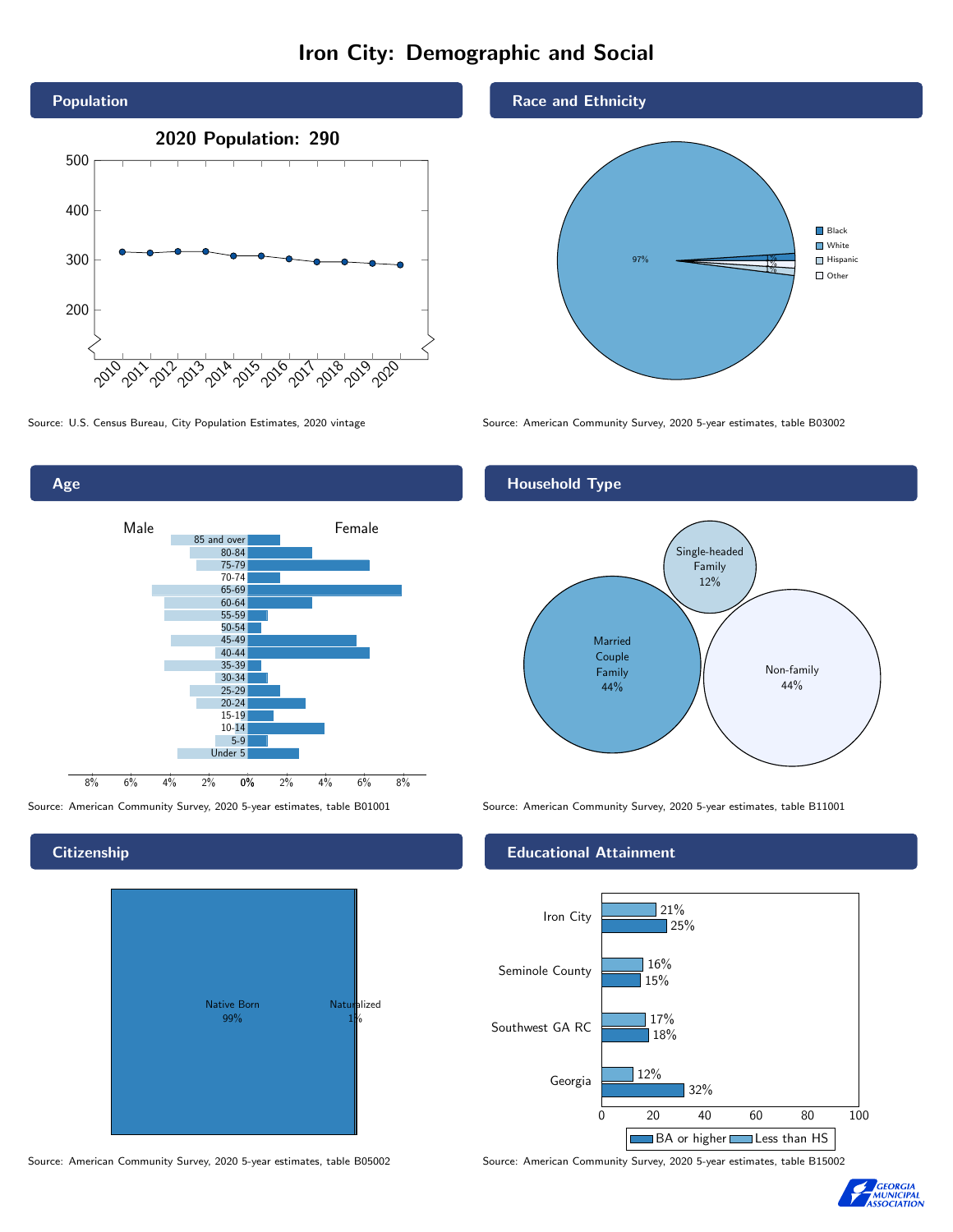# Iron City: Economic



Source: American Community Survey, 2020 5-year estimates, table B23001 Note: Unemployment rate is based upon the civilian labor force.

## **Industry**

| Agriculture, forestry, fishing and hunting, and mining      | 6%    |
|-------------------------------------------------------------|-------|
| Construction                                                | 3%    |
| Manufacturing                                               | 12%   |
| <b>Wholesale Trade</b>                                      | $0\%$ |
| Retail Trade                                                | 12%   |
| Transportation and warehousing, and utilities               | 5%    |
| Information                                                 | $0\%$ |
| Finance and insurance, real estate, rental, leasing         | 6%    |
| Professional, scientific, mgt, administrative, waste mgt    | $4\%$ |
| Educational services, and health care and social assistance | 41%   |
| Arts, entertainment, recreation, accommodation, food        | $0\%$ |
| service                                                     |       |
| Other services, except public administration                | $4\%$ |
| Public administration                                       | 5%    |

Source: American Community Survey, 2020 5-year estimates, table C24030



Source: American Community Survey, 2020 5-year estimates, tables B19013 and B19025 Source: American Community Survey, 2020 5-year estimates, table B17010

Broadband Internet No 49% Yes 51%

#### Health Insurance



Source: American Community Survey, 2020 5-year estimates, table B28002 Source: American Community Survey, 2020 5-year estimates, table B18135



## Poverty